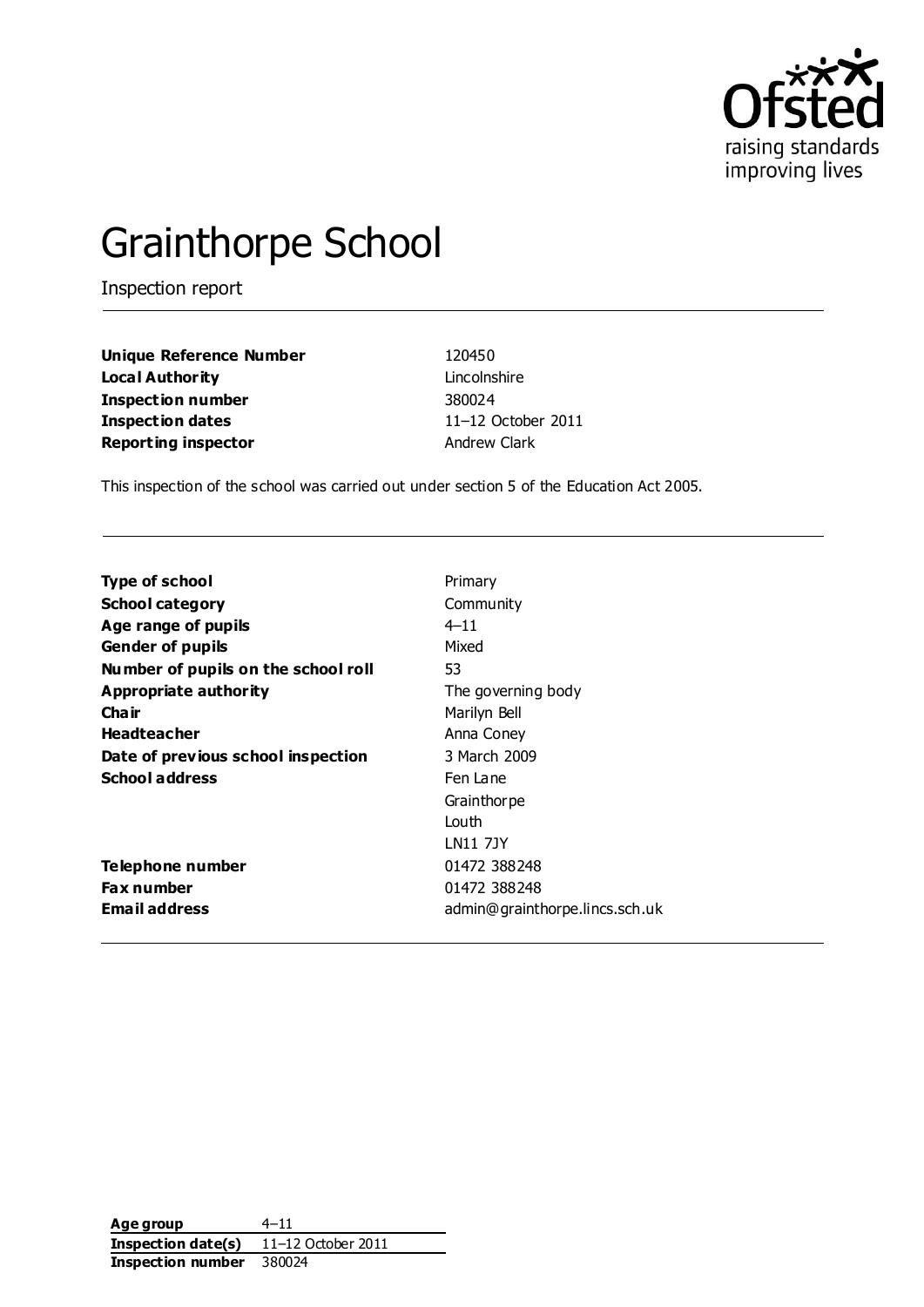The Office for Standards in Education, Children's Services and Skills (Ofsted) regulates and inspects to achieve excellence in the care of children and young people, and in education and skills for learners of all ages. It regulates and inspects childcare and children's social care, and inspects the Children and Family Court Advisory Support Service (Cafcass), schools, colleges, initial teacher training, work-based learning and skills training, adult and community learning, and education and training in prisons and other secure establishments. It assesses council children's services, and inspects services for looked after children, safeguarding and child protection.

Further copies of this report are obtainable from the school. Under the Education Act 2005, the school must provide a copy of this report free of charge to certain categories of people. A charge not exceeding the full cost of reproduction may be made for any other copies supplied.

If you would like a copy of this document in a different format, such as large print or Braille, please telephone 0300 123 4234, or email enquiries@ofsted.gov.uk.

You may copy all or parts of this document for non-commercial educational purposes, as long as you give details of the source and date of publication and do not alter the information in any way.

To receive regular email alerts about new publications, including survey reports and school inspection reports, please visit our website and go to 'Subscribe'.

Piccadilly Gate Store St **Manchester** M1 2WD

T: 0300 123 4234 Textphone: 0161 618 8524 E: enquiries@ofsted.gov.uk W: www.ofsted.gov.uk



© Crown copyright 2011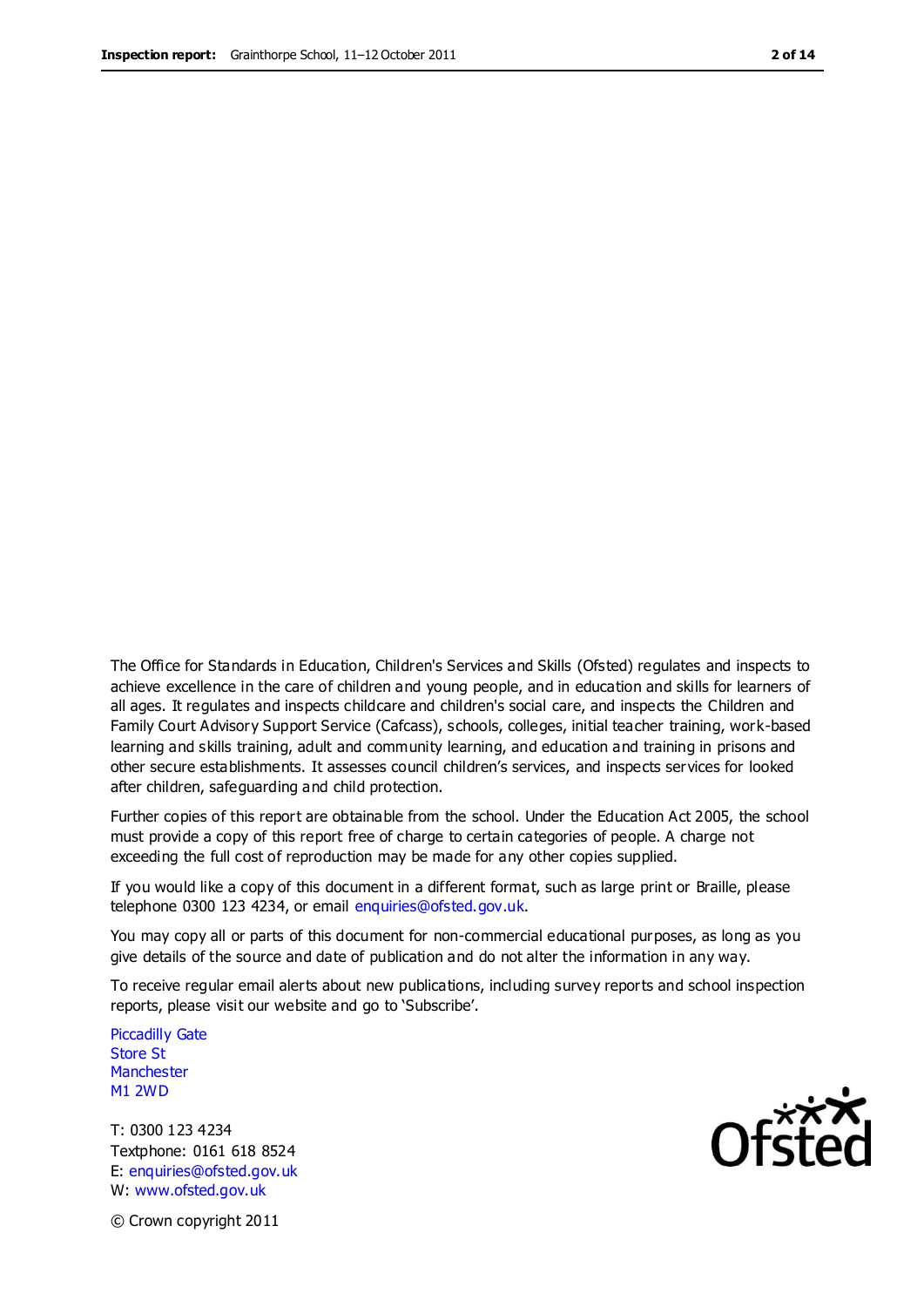# **Introduction**

This inspection was carried out by two additional inspectors. The inspectors visited seven lessons and parts of lessons led by three teachers. They held meetings with representatives of the governing body, the staff, parents and carers and a group of pupils. The inspectors observed the school's work and looked at a range of documentation, including essential policies, the school improvement plan, information about children's progress and attainment data. They analysed 18 completed questionnaires from parents and carers, as well as questionnaires completed by staff.

The inspectors reviewed many aspects of the school's work. They looked in detail at a number of key areas.

- $\blacksquare$  The progress the more able pupils make in English.
- Whether pupils are sufficiently involved in managing and improving their own learning.
- The extent to which pupils use their literacy, numeracy and information and communication technology (ICT) skills in other subjects.
- Whether the governing body is effective in holding the school to account.

## **Information about the school**

Grainthorpe Primary is much smaller than other schools of this type. The vast majority of pupils are of White British heritage. The proportion of pupils known to be eligible for free school meals is below average. The percentage of pupils with special educational needs and/or disabilities is above average. The school has achieved an Active Mark.

The headteacher was appointed to the school following the last inspection. She is also headteacher of two other local small schools as part of a federation.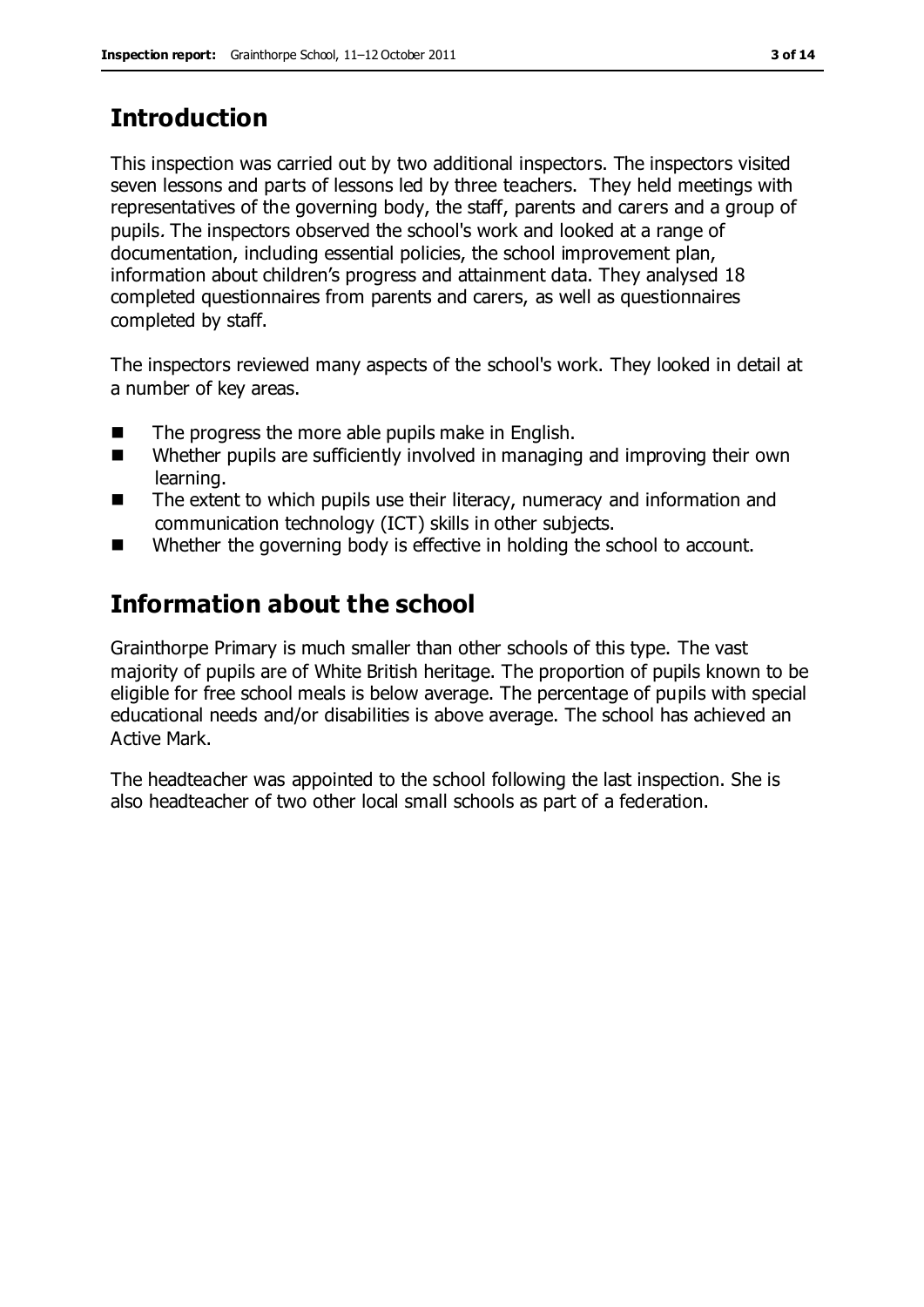### **Inspection judgements**

| Overall effectiveness: how good is the school?  |  |
|-------------------------------------------------|--|
| The school's capacity for sustained improvement |  |

### **Main findings**

This is a good school. The energy and clarity of vision of the headteacher, with effective support from staff and the governing body, ensures pupils of all abilities are eager to learn and achieve well. The good care, guidance and support and strong partnerships with parents and carers contribute well to pupils' exemplary behaviour and above average levels of attendance. The school has rigorous procedures for monitoring and evaluating the quality of its work and for the professional development of staff. As a result, the school has developed well since it was last inspected and there is a good capacity for further improvement.

The school is successful in helping groups of pupils of all abilities, including those with special educational needs and/or disabilities and the more able, to make good progress overall and reach challenging targets. Pupils' attainment is above average in English and mathematics by time they leave school in Year 6. Children make satisfactory progress during their time in the Early Years Foundation Stage. Progress here, however, is slower than in the rest of the school as activities provided for the children to choose for themselves do not always challenge them enough.

Pupils' have a good understanding of how to stay safe from harm. They are extremely friendly and considerate towards each other and have a good understanding of right and wrong. They are reflective and thoughtful and their spiritual, moral, social and cultural development is good. Pupils have a good knowledge of how to live a healthy lifestyle and take full advantage of challenging physical activities. They make a good contribution to the school and local community and some pupils are, for example, actively involved in fund raising activities through the school council.

The quality of teaching is good. It is sometimes outstanding. Relationships are excellent and teachers make lessons exciting through the stimulating use of information and communication technology (ICT), games and puzzles. Lessons are brisk and challenging. Teachers make good use of marking to identify areas for improvement. However, strategies to involve pupils fully in assessing and improving their own work and, therefore, extend their understanding of what is expected of them, are not fully established. The lively and imaginative curriculum provides good opportunities for pupils to develop their literacy, numeracy and ICT skills through many different subjects. However, there are limited opportunities for pupils to deepen their own learning by involving them in enterprise activities and 'real-life' problem-solving situations. Teachers know their pupils well and track their progress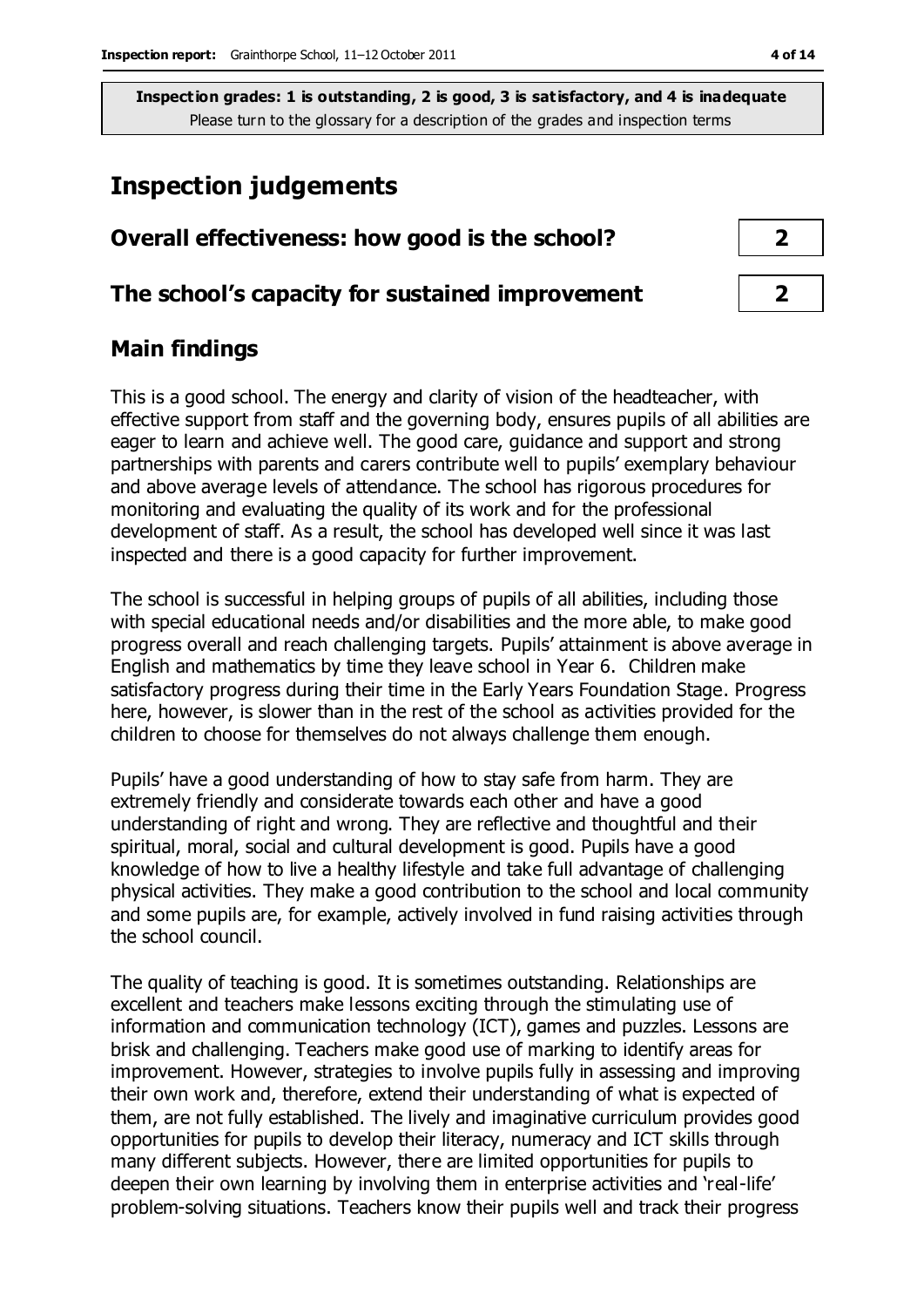very carefully. Sharply focused support ensures pupils at risk of falling behind also make good progress. Parents and carers are proud of the school. Typical of their views is 'My child loves the school. All teachers are very approachable and helpful. I couldn't have chosen a better school!'

### **What does the school need to do to improve further?**

- Increase opportunities for pupils to assess, manage and improve their own work.
- Improve the range and challenge of activities that children select for themselves in the Early Years Foundation Stage both indoors and outdoors.
- Deepen pupils' learning by involving them in enterprise activities and 'real-life' problem-solving situations.

### **Outcomes for individuals and groups of pupils 2**

Pupils take pride in their work and present it well. They enjoy learning and are ambitious to achieve. They read fluently and accurately. Writing is also strong and pupils of all abilities write with imagination and care for a wide range of purposes. They enjoy working independently or with others and make good use of different sources of reference such as ICT and dictionaries. They effectively combine their skills in writing, mathematics and ICT to produce exciting research topics on 'Ancient Egypt' and 'Children in Victorian Times', for example. Pupils apply their good calculation skills in science activities. However, they do not often develop their enterprise and initiative skills such as money management through 'real-life' situations such as working out profits and costs in fund raising events. Overall, however, pupils' learning capabilities are well developed and contribute well to their good progress and future well-being.

Children enter the Early Years Foundation Stage with skills that are generally typical for their age. Pupils of all abilities make good progress in reading, writing and mathematics through Key Stage 1 and 2. More able pupils make good progress and rise to the challenge of very clear targets. Pupils with special educational needs and or/disabilities make good progress developing both their basic skills and very positive attitudes to learning. The well-planned curriculum ensures that both boys and girls achieve well in a wide range of subjects and there are many examples of good quality work in art, design and technology, history and science throughout school.

Pupils work and play in harmony. Older pupils take good care of younger ones and this is appreciated by parents and carers. Behaviour is excellent in the classrooms and outside. Pupils show kindness and consideration towards each other and are attentive to adults and other children. They say they feel safe and some provide detailed explanations to support their understanding, for example, about possible concerns with the Internet. Pupils understand what constitutes a healthy meal and many are well-versed in how to avoid the dangers of alcohol and drugs. They improve their physical capabilities through the sporting clubs and activities. Pupils are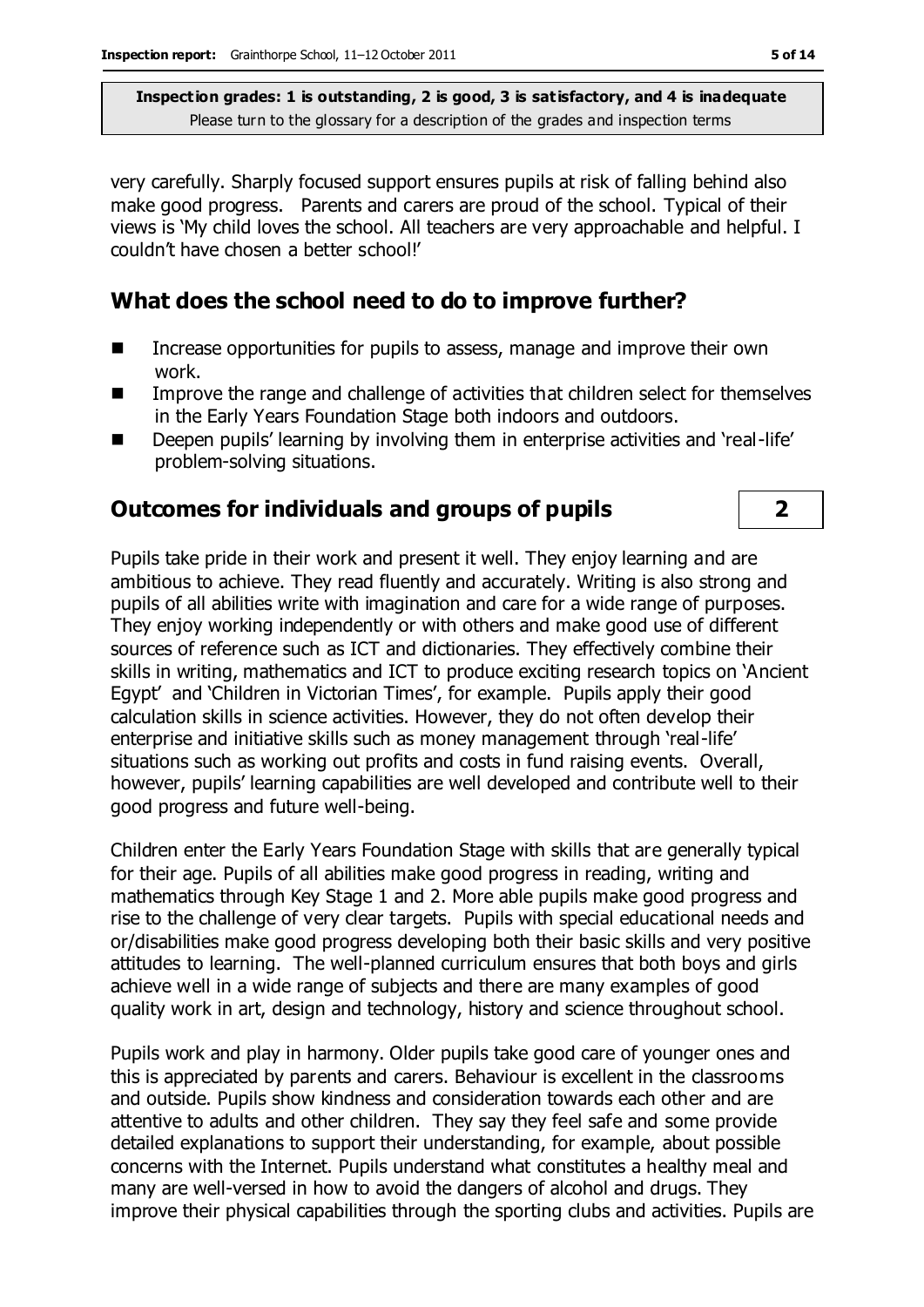competitive and successful. For example, they reach good standards in swimming. Pupils have a good knowledge of and involvement in the school and its immediate community and benefit from the school's strong partnership with parents and carers. They take some responsibilities such as school councillors. They are actively involved in creating school rules. Pupils are thoughtful and appreciate the many opportunities for prayer and reflection. Enjoyment is evident in the school and it is not surprising that levels of attendance are above average.

These are the grades for pupils' outcomes

| Pupils' achievement and the extent to which they enjoy their learning                                                     | 2                       |
|---------------------------------------------------------------------------------------------------------------------------|-------------------------|
| Taking into account:                                                                                                      |                         |
| Pupils' attainment <sup>1</sup>                                                                                           | $\mathcal{P}$           |
| The quality of pupils' learning and their progress                                                                        | $\overline{2}$          |
| The quality of learning for pupils with special educational needs and/or disabilities<br>and their progress               | 2                       |
| The extent to which pupils feel safe                                                                                      | $\overline{\mathbf{2}}$ |
| Pupils' behaviour                                                                                                         | 1                       |
| The extent to which pupils adopt healthy lifestyles                                                                       | $\overline{\mathbf{2}}$ |
| The extent to which pupils contribute to the school and wider community                                                   | $\overline{\mathbf{2}}$ |
| The extent to which pupils develop workplace and other skills that will<br>contribute to their future economic well-being | $\overline{\mathbf{2}}$ |
| Taking into account:                                                                                                      |                         |
| Pupils' attendance <sup>1</sup>                                                                                           | 2                       |
| The extent of pupils' spiritual, moral, social and cultural development                                                   | 2                       |

### **How effective is the provision?**

Teachers and teaching assistants work very closely together to ensure pupils of all abilities make good progress. Teamwork is a strength of the teaching. The quality of teaching ranges from satisfactory to outstanding and is good overall. Detailed lesson planning and preparation of resources ensure lessons run smoothly. Teachers often challenge pupils to think deeply and solve problems and carry out investigations by carefully targeting their questions. In most lessons expectations are high and pupils strive hard to meet them. This is particularly evident in the high quality and imaginative written work. Lessons are regularly brought to life through the use of ICT, role-play, competitions and games. Teachers and support staff are prompt in offering guidance in lessons to correct any misunderstanding. Teachers make increasingly good use of marking and targets in English and mathematics to help pupils improve their own work and reach challenging targets. However, some opportunities are missed to develop pupils' ability to critically assess how well they are doing and, therefore, contribute fully to improving their own work.

 $\overline{a}$ <sup>1</sup> The grades for attainment and attendance are: 1 is high; 2 is above average; 3 is broadly average; and 4 is low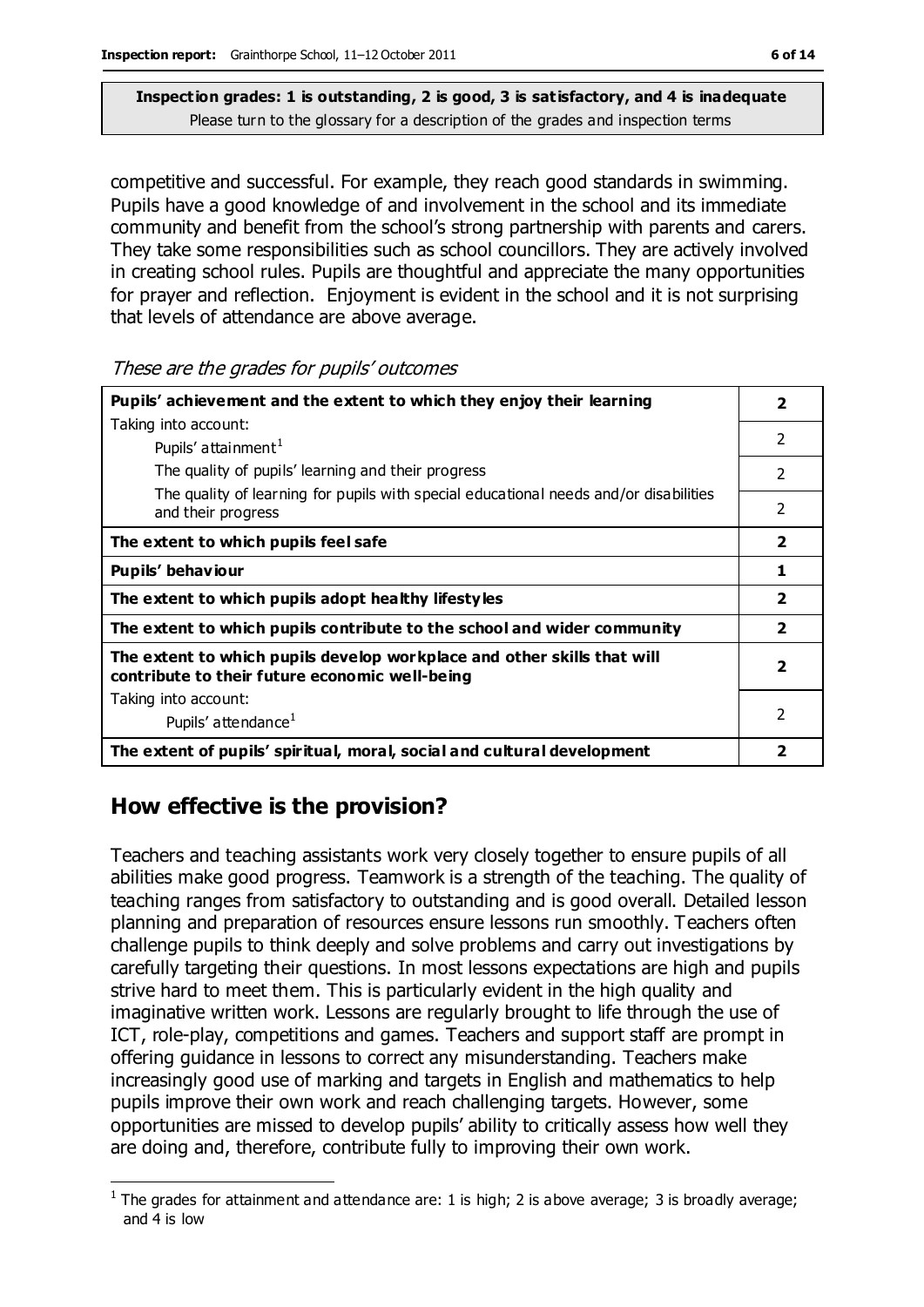A range of well-planned topics such as those on local history make learning practical and meaningful to all groups of pupils. The school is increasingly developing strong links between subjects giving pupils good opportunities to apply their literacy, numeracy and ICT skills in enjoyable and challenging ways. Very occasionally the tasks set are overly structured and do not give pupils enough opportunity to take responsibility to apply and manage their own learning, particularly in 'real-life' situations.

A good range of extra-curricular activities, sometimes in partnership with other schools or sporting organisations, enrich pupils' personal and physical development. The provision for pupils with special educational needs and/or disabilities is wellplanned as are opportunities for those with a gift or a talent. Pupils have good opportunities to learn another language and participate in musical events. There are good links with the local church but work that extends pupils' awareness of the diversity of modern life is less well developed.

The school has good systems to support pupils who are vulnerable due to their circumstances. Enthusiastic and well-trained staff maintain records of pupils' personal development and academic progress, ensuring that their needs are well met. This work is successful in breaking down significant barriers to learning. A good partnership with specialist support agencies is established and early and proactive intervention is assured. The success of the good procedures to ensure pupils' welfare can be seen in their outstanding behaviour and above average levels of attendance and punctuality. Good monitoring ensures parents and carers receive a range of information on their children's progress as well as frequent and useful guidance on ways to support their children's future learning.

| The quality of teaching                                                                                    |  |
|------------------------------------------------------------------------------------------------------------|--|
| Taking into account:                                                                                       |  |
| The use of assessment to support learning                                                                  |  |
| The extent to which the curriculum meets pupils' needs, including, where<br>relevant, through partnerships |  |
| The effectiveness of care, guidance and support                                                            |  |

These are the grades for the quality of provision

### **How effective are leadership and management?**

The drive and thoughtfulness of the headteacher has created an ethos where every member of staff is valued and has an effective role in self-evaluation and school improvement. Meaningful sharing of skills across the three schools led by the headteacher has contributed well to school development. Monitoring of teaching is leading to increasingly sharply focused and well planned professional development with only a few weaker aspects of provision to be resolved. Staff share good practice enthusiastically in all aspects of the school's work. This is a good improvement since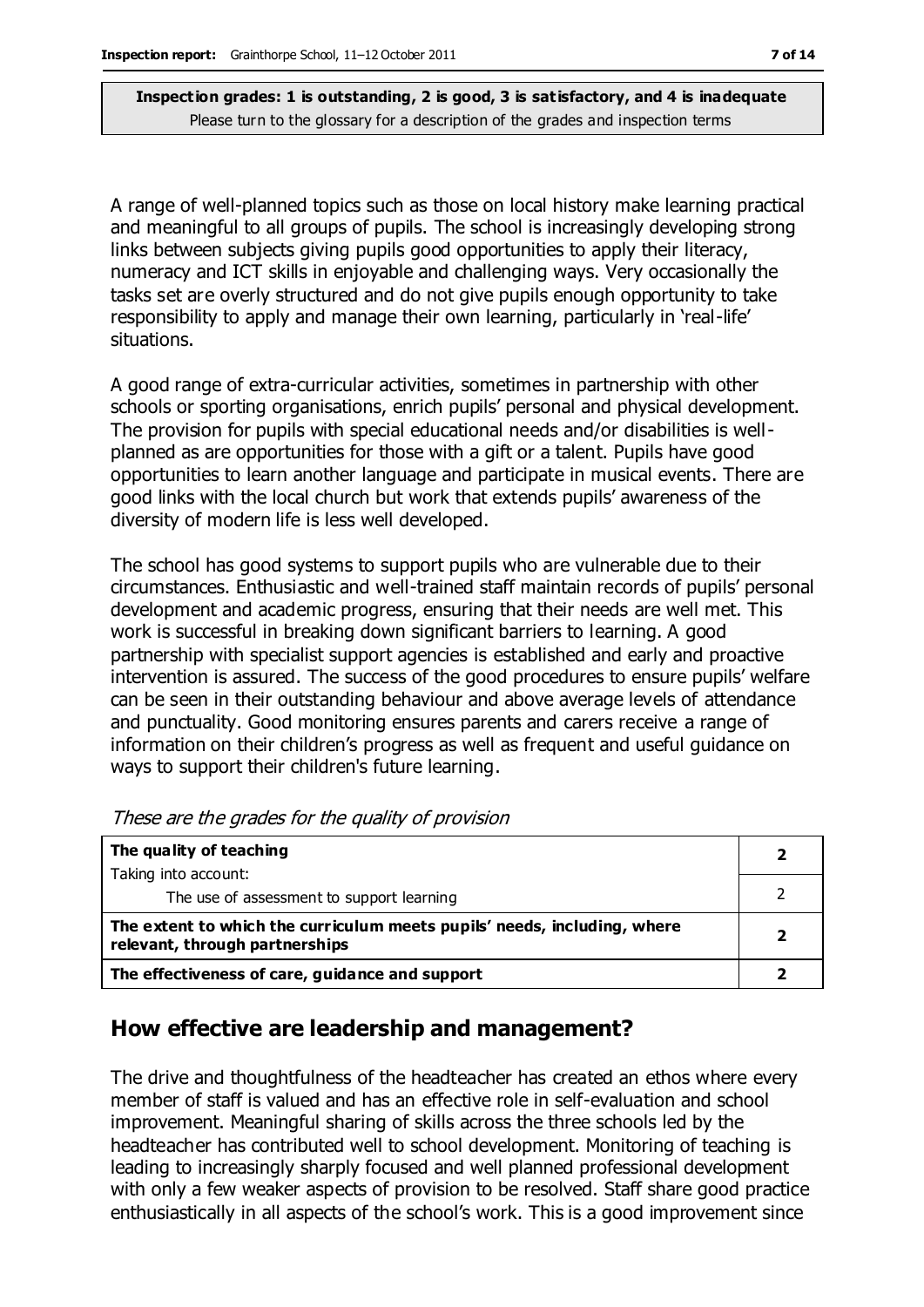the school was last inspected. They are supported by an increasingly effective and well-led governing body. However, there have been several changes to membership and leadership of the governing body. Though underlying systems and arrangements for induction and training are good, they are currently still settling into their roles. As a result, the effectiveness of the governing body is satisfactory overall. Selfevaluation is supported by effective systems to gather and act upon the views of pupils, parents and carers and involve them well in decision-making and school improvement. This has had a significant impact on the quality of the accommodation, the quality of teaching and the effective deployment of staff.

The school has a good understanding of its immediate context and is involved in a number of local projects and initiatives. It is developing links with communities in other parts of the world. As a result, the promotion of community cohesion is good overall. The commitment of parents and carers to the life of the school is good. They have confidence in the management of the school and as a result, give time, energy and resources to its development. They make a good contribution to pupils' learning through their involvement in a range of extra curricular activities, fund raising and support for pupils' homework.

The school promotes equality of opportunities well. There is no overall difference in progress of the different groups of pupils and both pupils and staff take steps to avoid any discrimination. Robust policies and well-managed record keeping contribute to good quality procedures for safeguarding. The school provides rigorous financial management and ensures that it gives good value for money.

| The effectiveness of leadership and management in embedding ambition and<br>driving improvement                                                                     | $\overline{\mathbf{2}}$ |
|---------------------------------------------------------------------------------------------------------------------------------------------------------------------|-------------------------|
| Taking into account:                                                                                                                                                |                         |
| The leadership and management of teaching and learning                                                                                                              | $\mathfrak{p}$          |
| The effectiveness of the governing body in challenging and supporting the<br>school so that weaknesses are tackled decisively and statutory responsibilities<br>met | 3                       |
| The effectiveness of the school's engagement with parents and carers                                                                                                | $\overline{\mathbf{2}}$ |
| The effectiveness of partnerships in promoting learning and well-being                                                                                              | $\overline{\mathbf{2}}$ |
| The effectiveness with which the school promotes equality of opportunity and<br>tackles discrimination                                                              | $\overline{2}$          |
| The effectiveness of safeguarding procedures                                                                                                                        | $\overline{\mathbf{2}}$ |
| The effectiveness with which the school promotes community cohesion                                                                                                 | $\overline{\mathbf{2}}$ |
| The effectiveness with which the school deploys resources to achieve value for<br>money                                                                             | $\overline{\mathbf{2}}$ |

#### These are the grades for leadership and management

### **Early Years Foundation Stage**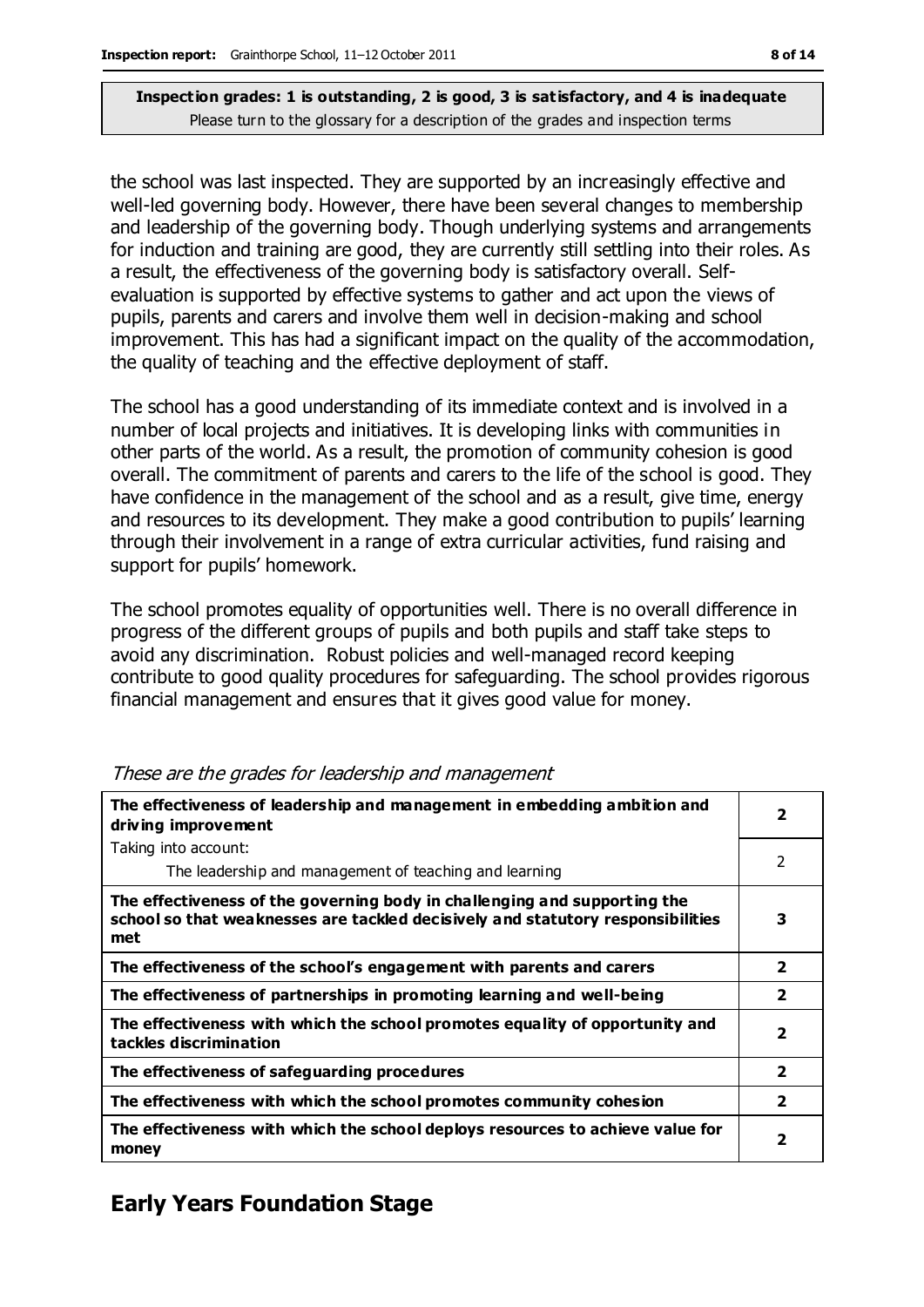Children start school with skills which are generally typical for their age. Children of all abilities, including those with special educational needs and/or disabilities, make satisfactory progress overall. There were significant improvements to the quality of accommodation during the term prior to the inspection. This, and changes to the leadership and deployment of staff, are leading to a better quality of learning. However, this is not yet fully embedded and leadership is currently satisfactory. There are good induction systems to support children and to quickly settle them in to the Early Years Foundation Stage. Good links with parents and carers contribute to the smooth start children make. Effective and attractive systems are in place to monitor progress and to share information with parents and carers. Children feel safe and are supported by robust welfare arrangements. Relationships are good and children enjoy learning. There is an appropriate focus on developing children's communication skills. Adult-directed activities to promote children's learning of letters and sounds and early number skills are fast paced and increasingly effective. However, the activities adults plan for children to select for themselves are not always challenging enough and matched closely enough to their learning needs. The use of the outdoor area is underdeveloped. These factors limit better rates of progress. The Early Years Foundation Stage leader has a good action plan to ensure this provision, including the use of the outdoor area, is improved.

These are the grades for the Early Years Foundation Stage

| Overall effectiveness of the Early Years Foundation Stage                    | З |
|------------------------------------------------------------------------------|---|
| Taking into account:                                                         |   |
| Outcomes for children in the Early Years Foundation Stage                    |   |
| The quality of provision in the Early Years Foundation Stage                 |   |
| The effectiveness of leadership and management of the Early Years Foundation |   |
| Stage                                                                        | 2 |

### **Views of parents and carers**

Parents and carers are very supportive of the school. All who responded said that their children enjoy school and are kept safe. Inspectors too found this to be the case. Only very small numbers raised individual concerns. Inspectors looked at these aspects carefully and the evidence was used to inform the findings of the inspection.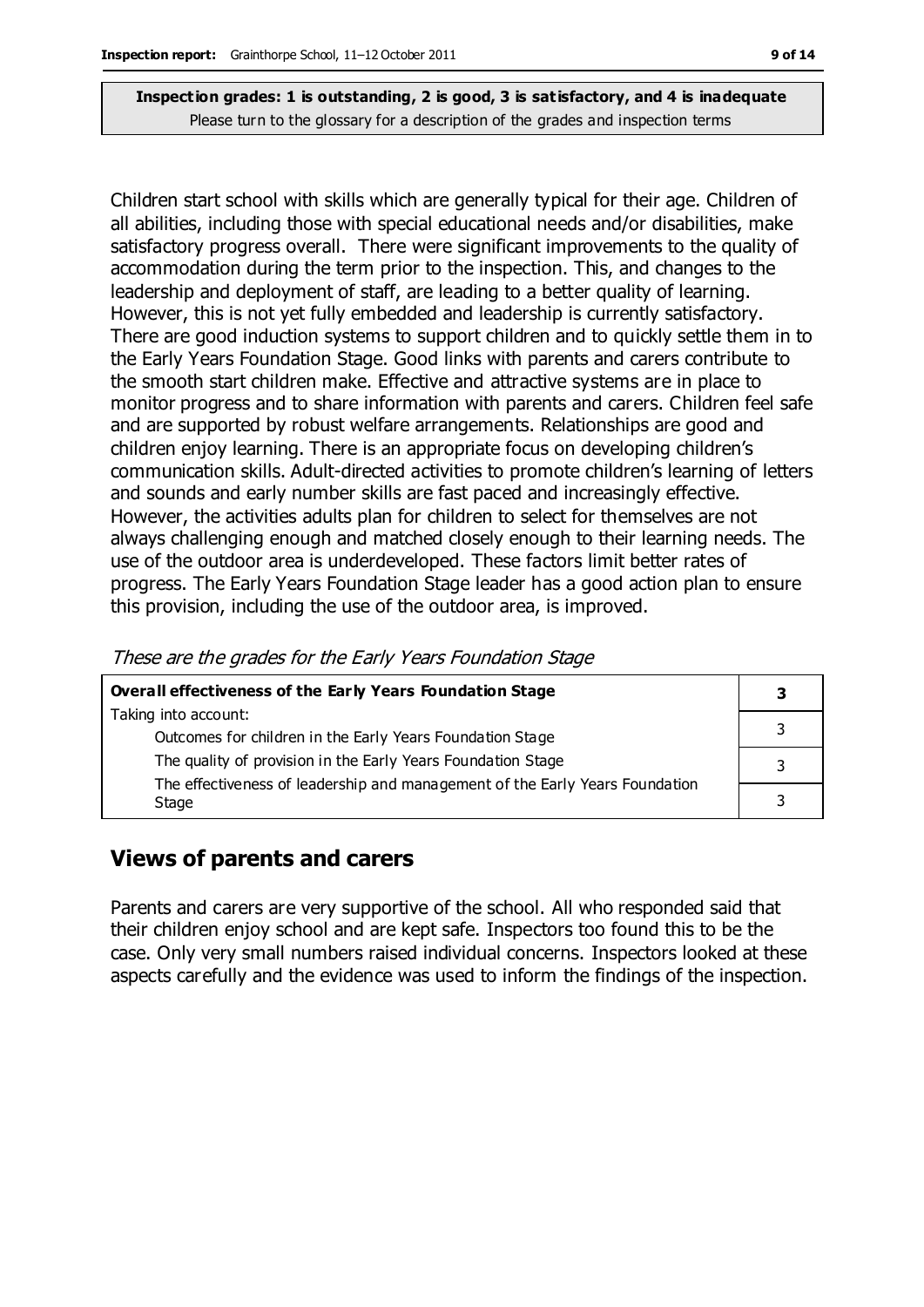#### **Responses from parents and carers to Ofsted's questionnaire**

Ofsted invited all the registered parents and carers of pupils registered at Grainthorpe School to complete a questionnaire about their views of the school.

In the questionnaire, parents and carers were asked to record how strongly they agreed with 13 statements about the school.

The inspection team received 18 completed questionnaires by the end of the on-site inspection. In total, there are 53 pupils registered at the school.

| <b>Statements</b>                                                                                                                                                                                                                                       | <b>Strongly</b><br>agree |               | Agree<br><b>Disagree</b> |               |                | <b>Strongly</b><br>disagree |              |               |
|---------------------------------------------------------------------------------------------------------------------------------------------------------------------------------------------------------------------------------------------------------|--------------------------|---------------|--------------------------|---------------|----------------|-----------------------------|--------------|---------------|
|                                                                                                                                                                                                                                                         | <b>Total</b>             | $\frac{1}{2}$ | <b>Total</b>             | $\frac{1}{2}$ | <b>Total</b>   | $\frac{1}{2}$               | <b>Total</b> | $\frac{1}{2}$ |
| My child enjoys school                                                                                                                                                                                                                                  | 12                       | 67            | 6                        | 33            | 0              | 0                           | $\mathbf 0$  | $\mathbf 0$   |
| The school keeps my child<br>safe                                                                                                                                                                                                                       | 10                       | 56            | 8                        | 44            | $\mathbf 0$    | $\mathbf{0}$                | $\mathbf 0$  | $\mathbf 0$   |
| The school informs me about<br>my child's progress                                                                                                                                                                                                      | 6                        | 33            | 10                       | 56            | $\mathbf{1}$   | 6                           | $\mathbf 0$  | $\mathbf 0$   |
| My child is making enough<br>progress at this school                                                                                                                                                                                                    | $\overline{7}$           | 39            | 8                        | 44            | 0              | 0                           | $\mathbf{1}$ | 6             |
| The teaching is good at this<br>school                                                                                                                                                                                                                  | $\overline{7}$           | 39            | 9                        | 50            | 0              | $\mathbf 0$                 | $\mathbf{1}$ | 6             |
| The school helps me to<br>support my child's learning                                                                                                                                                                                                   | 8                        | 44            | 6                        | 33            | 0              | $\Omega$                    | $\mathbf{1}$ | 6             |
| The school helps my child to<br>have a healthy lifestyle                                                                                                                                                                                                | 9                        | 50            | 8                        | 44            | $\mathbf 0$    | $\mathbf 0$                 | $\mathbf 0$  | $\mathbf 0$   |
| The school makes sure that<br>my child is well prepared for<br>the future (for example<br>changing year group,<br>changing school, and for<br>children who are finishing<br>school, entering further or<br>higher education, or entering<br>employment) | 6                        | 33            | 8                        | 44            | $\mathbf{1}$   | 6                           | $\mathbf{0}$ | 0             |
| The school meets my child's<br>particular needs                                                                                                                                                                                                         | 6                        | 33            | 10                       | 56            | $\mathbf{1}$   | 6                           | $\mathbf 0$  | $\mathbf 0$   |
| The school deals effectively<br>with unacceptable behaviour                                                                                                                                                                                             | $\overline{7}$           | 39            | 9                        | 50            | 1              | 6                           | $\mathbf 0$  | $\mathbf 0$   |
| The school takes account of<br>my suggestions and<br>concerns                                                                                                                                                                                           | 6                        | 33            | 9                        | 50            | $\overline{2}$ | 11                          | $\mathbf 0$  | $\mathbf 0$   |
| The school is led and<br>managed effectively                                                                                                                                                                                                            | 6                        | 33            | 9                        | 50            | $\overline{2}$ | 11                          | $\mathbf 0$  | $\mathbf 0$   |
| Overall, I am happy with my<br>child's experience at this<br>school                                                                                                                                                                                     | 7                        | 39            | 10                       | 57            | 0              | $\mathbf 0$                 | $\mathbf 0$  | 0             |

The table above summarises the responses that parents and carers made to each statement. The percentages indicate the proportion of parents and carers giving that response out of the total number of completed questionnaires. Where one or more parents and carers chose not to answer a particular question, the percentages will not add up to 100%.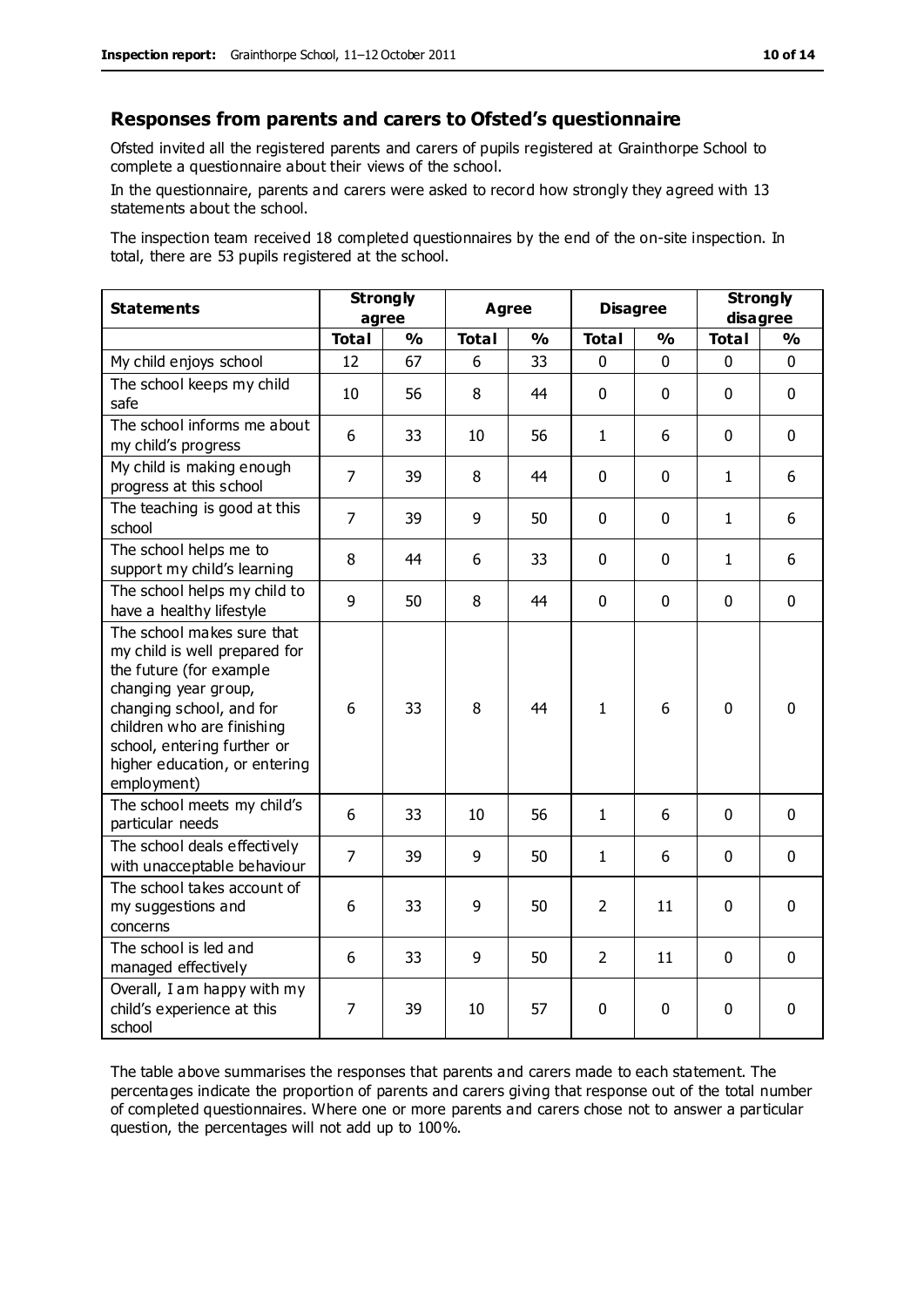# **Glossary**

### **What inspection judgements mean**

| Grade   | <b>Judgement</b> | <b>Description</b>                                            |
|---------|------------------|---------------------------------------------------------------|
| Grade 1 | Outstanding      | These features are highly effective. An outstanding           |
|         |                  | school provides exceptionally well for all its pupils' needs. |
| Grade 2 | Good             | These are very positive features of a school. A school        |
|         |                  | that is good is serving its pupils well.                      |
| Grade 3 | Satisfactory     | These features are of reasonable quality. A satisfactory      |
|         |                  | school is providing adequately for its pupils.                |
| Grade 4 | Inadequate       | These features are not of an acceptable standard. An          |
|         |                  | inadequate school needs to make significant                   |
|         |                  | improvement in order to meet the needs of its pupils.         |
|         |                  | Ofsted inspectors will make further visits until it           |
|         |                  | improves.                                                     |

### **Overall effectiveness of schools**

|                       | Overall effectiveness judgement (percentage of schools) |      |                     |                   |
|-----------------------|---------------------------------------------------------|------|---------------------|-------------------|
| <b>Type of school</b> | <b>Outstanding</b>                                      | Good | <b>Satisfactory</b> | <b>Inadequate</b> |
| Nursery schools       | 43                                                      | 47   | 10                  |                   |
| Primary schools       | 6                                                       | 46   | 42                  |                   |
| Secondary             | 14                                                      | 36   | 41                  |                   |
| schools               |                                                         |      |                     |                   |
| Sixth forms           | 15                                                      | 42   | 41                  | 3                 |
| Special schools       | 30                                                      | 48   | 19                  |                   |
| Pupil referral        | 14                                                      | 50   | 31                  |                   |
| units                 |                                                         |      |                     |                   |
| All schools           | 10                                                      | 44   | 39                  |                   |

New school inspection arrangements were introduced on 1 September 2009. This means that inspectors now make some additional judgements that were not made previously.

The data in the table above are for the period 1 September 2010 to 08 April 2011 and are consistent with the latest published official statistics about maintained school inspection outcomes (see [www.ofsted.gov.uk\)](http://www.ofsted.gov.uk/).

The sample of schools inspected during 2010/11 was not representative of all schools nationally, as weaker schools are inspected more frequently than good or outstanding schools.

Percentages are rounded and do not always add exactly to 100.

Sixth form figures reflect the judgements made for the overall effectiveness of the sixth form in secondary schools, special schools and pupil referral units.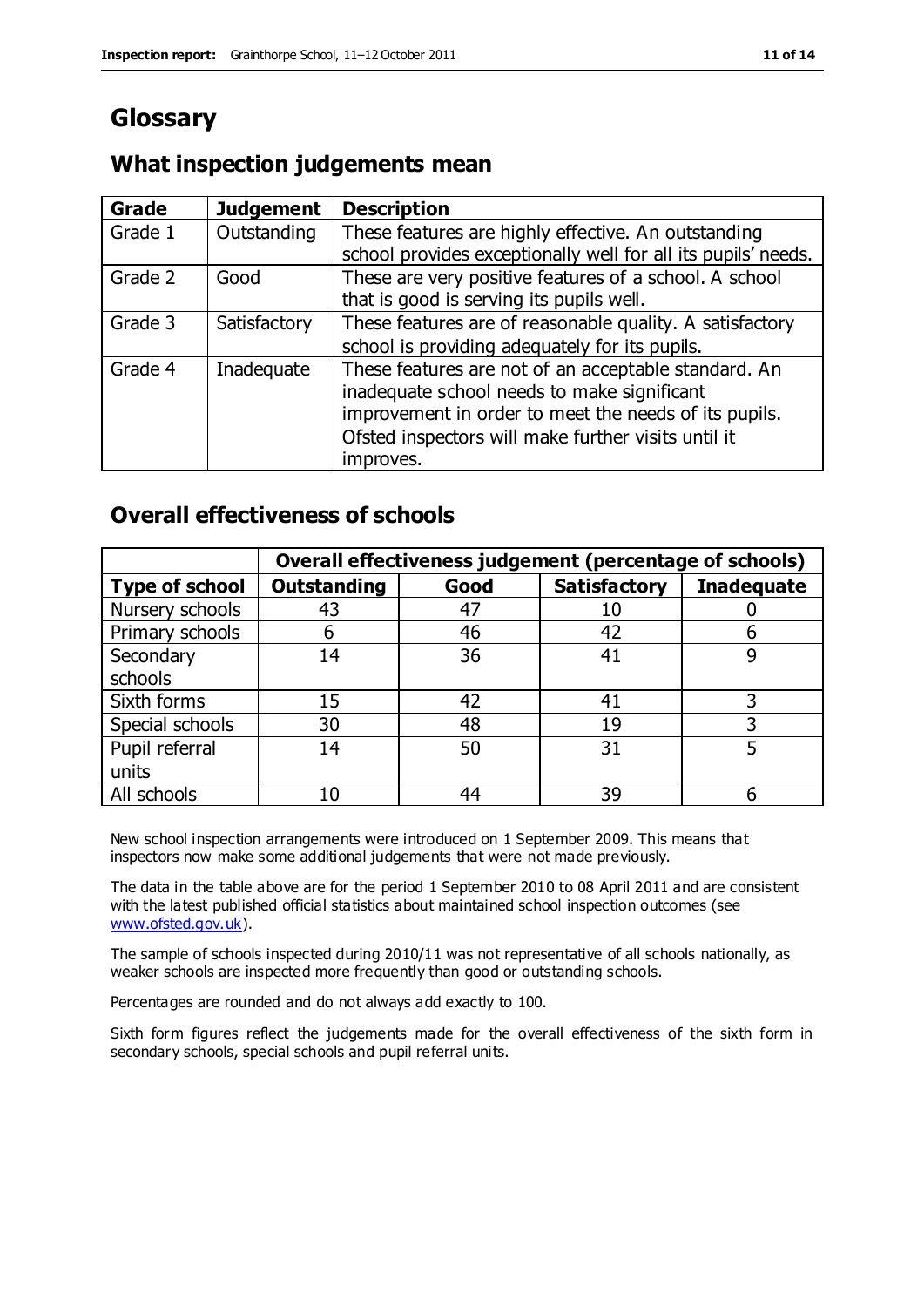# **Common terminology used by inspectors**

| Achievement:               | the progress and success of a pupil in their<br>learning, development or training.                                                                                                                                                                                                                                           |  |
|----------------------------|------------------------------------------------------------------------------------------------------------------------------------------------------------------------------------------------------------------------------------------------------------------------------------------------------------------------------|--|
| Attainment:                | the standard of the pupils' work shown by test and<br>examination results and in lessons.                                                                                                                                                                                                                                    |  |
| Capacity to improve:       | the proven ability of the school to continue<br>improving. Inspectors base this judgement on what<br>the school has accomplished so far and on the<br>quality of its systems to maintain improvement.                                                                                                                        |  |
| Leadership and management: | the contribution of all the staff with responsibilities,<br>not just the headteacher, to identifying priorities,<br>directing and motivating staff and running the<br>school.                                                                                                                                                |  |
| Learning:                  | how well pupils acquire knowledge, develop their<br>understanding, learn and practise skills and are<br>developing their competence as learners.                                                                                                                                                                             |  |
| Overall effectiveness:     | inspectors form a judgement on a school's overall<br>effectiveness based on the findings from their<br>inspection of the school. The following judgements,<br>in particular, influence what the overall<br>effectiveness judgement will be.                                                                                  |  |
|                            | The school's capacity for sustained<br>×<br>improvement.<br>Outcomes for individuals and groups of<br>п<br>pupils.<br>The quality of teaching.<br>The extent to which the curriculum meets<br>pupils' needs, including, where relevant,<br>through partnerships.<br>The effectiveness of care, guidance and<br>ш<br>support. |  |
| Progress:                  | the rate at which pupils are learning in lessons and<br>over longer periods of time. It is often measured<br>by comparing the pupils' attainment at the end of a<br>key stage with their attainment when they started.                                                                                                       |  |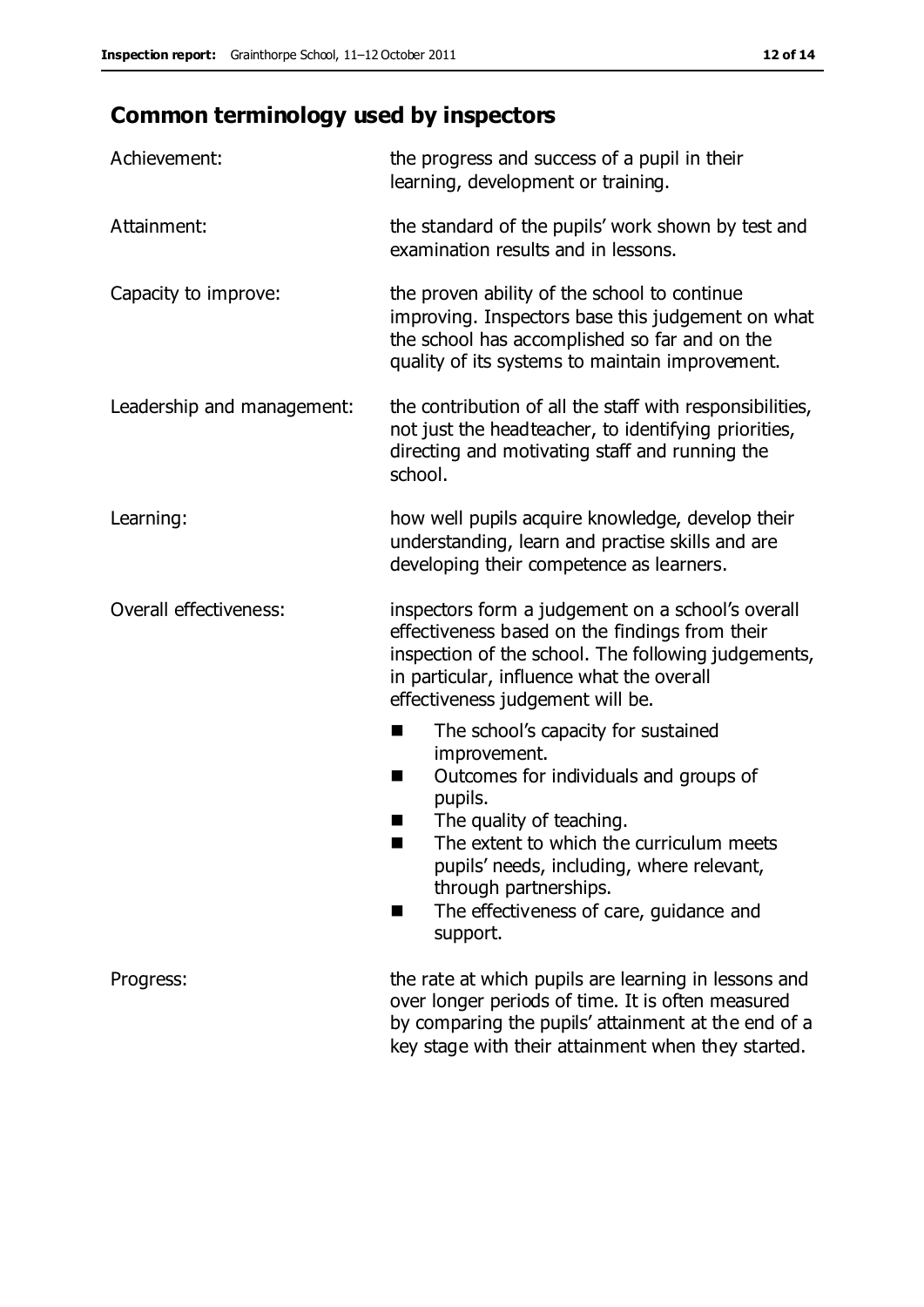#### **This letter is provided for the school, parents and carers to share with their children. It describes Ofsted's main findings from the inspection of their school.**



13 October 2011

Dear Pupils

#### **Inspection of Grainthorpe School, Louth, LN11 7JY**

Thank you for the warm welcome you gave the inspectors when we visited your school this week. We enjoyed talking to you at playtimes and in your lessons. These are some of the things I found out about your school.

- You go to a good school. You make good progress through school and reach above average standards.
- The headteacher, staff and the governing body work hard to make your school the best it can be.
- The school takes good care of you so you feel safe, and your behaviour is excellent.
- You have a good understanding of how to keep fit and healthy and love the opportunities for sports and games.
- You enjoy your lessons and teachers give you fun things to learn about.
- Your parents and carers are proud of you and your school.
- Occasionally you are not involved in checking and improving your own work.
- Some of the activities for children in reception do not help them make the best progress they could.
- You have few chances learn about the world of work.

To help your school become even better, I have asked your headteacher and the governing body to improve these last three points. You can help by working with teachers to try to judge how well you are doing and how to improve.

Yours sincerely

Andrew Clark Lead Inspector